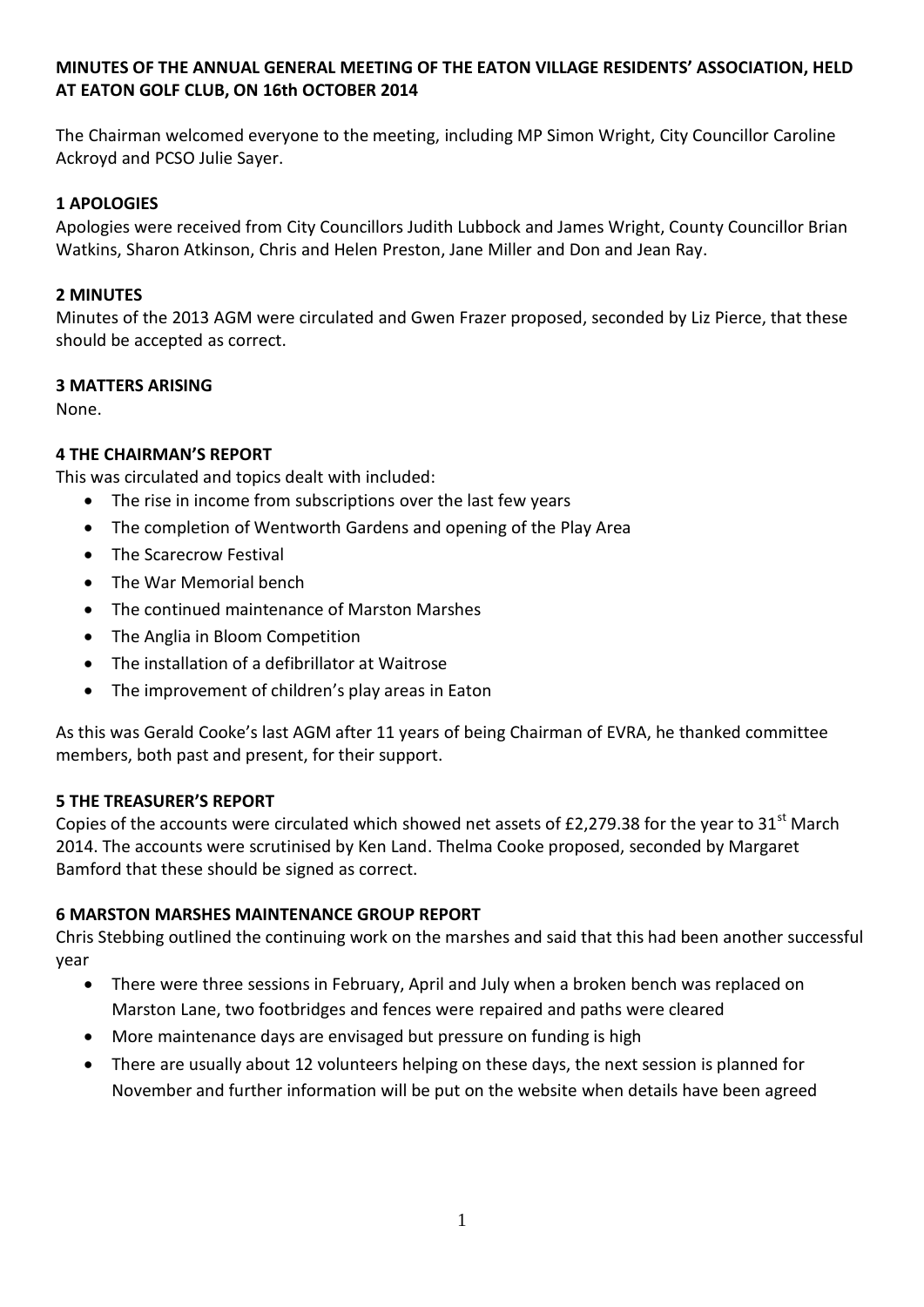### **7 REPORTS FROM LOCAL COUNCILLORS**

City Councillor Caroline Ackroyd thanked the committee for the work done in the year. She also thanked the residents for their contribution to the Defibrillator Fund and went on to report that:

- The defibrillator had been installed outside Waitrose in the previous week. The money collected by EVRA is still in the fund and this will be kept for contingency purposes. Mrs Pointer had also made a generous contribution. A ceremony to acknowledge the placement of the defibrillator will take place on Friday 24<sup>th</sup> October at 2.30pm
- The barriers on the footpaths have now been adjusted which means easier access for mobility scooter users and mums with buggies
- The proposed seat to be placed opposite Waitrose is still being promised but as yet no date has been agreed
- Two new bus stop*s* are planned for Church Lane but the discussions are ongoing
- Eaton Green has been tidied up and is looking much better. One resident pointed out that he understood the grass had been kept deliberately long to deter people from playing football
- The Bartram's site is included in plans to develop the Yare Valley for housing. The plans still have to be agreed by the Council

# **8 REPORTS FROM THE POLICE**

PCSO Julie Sayer reported that:

- There have been some changes in local policing as some people are moving on. Inspector Matt Howes is taking over
- There were some break-ins over last Christmas but entry was always through unlocked doors
- There is still some speeding on Greenways but when the Police have investigated it has often been found to be local people
- Help has been given to the golf club over road parking issues

Julie wished Gerald well on his retirement as Chairman of EVRA and thanked him for all his support over the years

# **9 ELECTION OF THE COMMITTEE**

Gerald thanked all committee members past and present for all their support over the years.

**Chairman** Rosemary Benton, proposed by Barbara Heighes and seconded by Rosalie Fasler **Vice-Chairman** Chris Stebbing, proposed by Sarah Cross and seconded by Rosemary Benton **Secretary** Patricia Seadon, proposed by Keith Cross and seconded by Kath Westwell **Treasurer** Sarah Cross, proposed by Gerald Cooke and seconded by Patricia Seadon **Committee** Sharon Atkinson, Chris Preston, Jane Miller proposed by Thelma Cooke and seconded by Sarah Cross

Naomi Godding also expressed an interest in joining the Committee. She was proposed by Caroline Ackroyd and seconded by Sarah Cross and was duly elected.

# **10 APPOINTMENT OF THE SCRUTINEER FOR THE ACCOUNTS**

Ken Land, who has audited the accounts for many years, has offered to continue as scrutineer.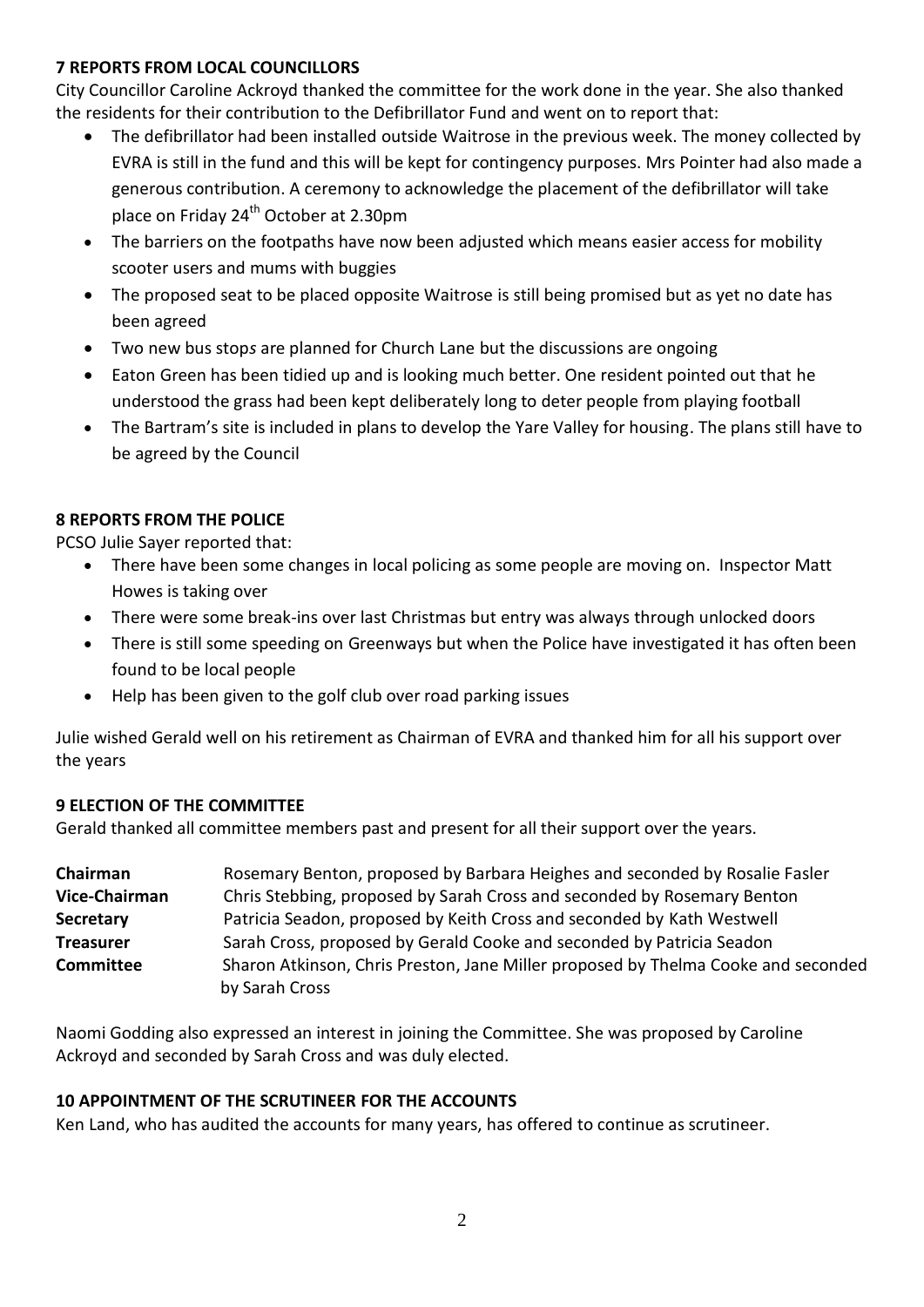### **11 ANY OTHER BUSINESS**

There was a discussion about particular problems, some on-going, in the Eaton area:

- The problem of speeding on Sunningdale, particularly near Wentworth Green, was discussed. PCSO Sayer assured residents that the police continued to check speeding
- It was noted that there had been an escalation in pavement parking, sometimes by residents, sometimes by visitors
- Donkey Lane is often messy and slippery underfoot although the situation has improved with the barriers being replaced. It was suggested that residents should ring the Council to complain in the first instance
- Overhanging hedges were a hazard, blocking paths and restricting visibility. Councillor Ackroyd suggested that sending photographs of these hedges to the Council does sometimes have a beneficial effect
- Chris Stebbing thanked all the newsletter distributors for their work during the year

# **GERALD COOKE'S RETIREMENT**

Chris Stebbing took the opportunity to thank Gerald for all the work he had done for EVRA over the past eleven years. His drive and enthusiasm had made a great difference to the village.

- Marston Marshes he helped to secure the Lottery grant for funding to improve the marshes and now they are used and enjoyed by a large number of people
- Persimmon Homes he was actively involved in all the discussions and attended Residents' Evenings, continuing to liaise throughout
- $\bullet$  Scarecrow Competition this has become a key event each year
- War Memorial Bench he was very much involved in discussions with the Trustees and Planners
- Anglian buses he had regular discussions
- Newsletter he has always been involved with the information gathering, editorial work and printing
- Website and Facebook Page he has been involved with this as it has developed
- Just Eaton and Cringleford Magazine the article on Gerald and the work of EVRA highlighted Gerald's wide-ranging interests

Chris presented Gerald with gifts to commemorate his work over the years. Councillor Ackroyd also thanked Gerald for all he had done and presented him with a gift from the councillors. Gerald thanked everyone for their gifts and said he had enjoyed his time as Chairman.

# **SHORT BREAK.**

The meeting continued with a slide show presentation, led by Chris Stebbing, about the work and achievements of EVRA over the last 18 months:

- The Eaton sign was repainted
- Eaton received Level 4 in the Anglia in Bloom awards
- EVRA paid for the seat at the war memorial
- Involvement in the Vicarage Garden Party
- On going work at Marston Marshes
- Work at Eaton Common and Danby Wood